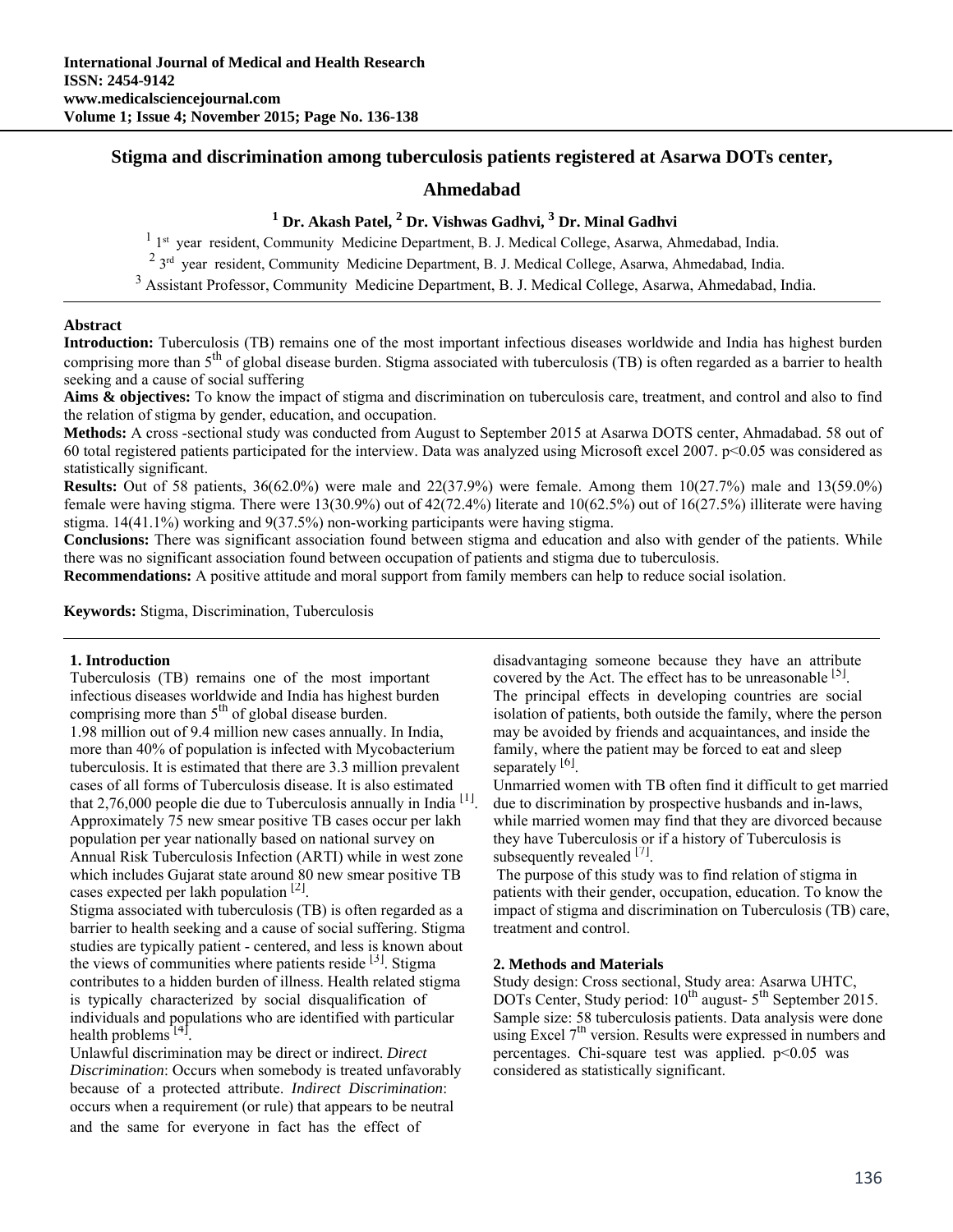### **3. Results**

**Table 1(a):** General information of study participants (n=58)

|             | $Frequency(n=58)$ | Percentage $(\% )$ |
|-------------|-------------------|--------------------|
| Age (years) |                   |                    |
| $20$        | 12                | 20.6%              |
| $21 - 40$   | 25                | 43.1%              |
| $41 - 60$   | 17                | 29.5%              |
| >61         |                   | $6.8\%$            |
| Gender      |                   |                    |
| Male        | 22                | 38%                |
| Female      | 36                | 62%                |
| Religion    |                   |                    |
| Hindu       | 53                | 91.4%              |
| Muslim      |                   | 8.6%               |

**Table 1(b):** General information of study participants (n=58)

|                       | Frequency ( $n = 58$ ) | Percentage $(\% )$ |  |
|-----------------------|------------------------|--------------------|--|
| Caste                 |                        |                    |  |
| Open                  | 14                     | 24.1%              |  |
| SC.                   | 28                     | 48.3%              |  |
| <b>ST</b>             | 6                      | 10.3%              |  |
| <b>SEBC</b>           | 10                     | $17.2\%$           |  |
| <b>Education</b>      |                        |                    |  |
| Illiterate            | 16                     | 27.6%              |  |
| Literate              | 42<br>72.4%            |                    |  |
| <b>Marital status</b> |                        |                    |  |
| Married               | 35                     | 60.3%              |  |
| Unmarried             | 18                     | 31.0%              |  |
| Widow and Widower     | 5                      | $8.6\%$            |  |

## **Table 2:** Family history, type and outcome of TB patients (n=58)

|                             | Frequency $(n=58)$ | Percentage $(\% )$ |
|-----------------------------|--------------------|--------------------|
| <b>Family history</b>       |                    |                    |
| Yes                         | 44                 | 75.8%              |
| N <sub>0</sub>              | 13                 | 22.4%              |
| Not known                   |                    | 1.7%               |
| <b>Type of Tuberculosis</b> |                    |                    |
| Pulmonary                   | 10                 | 17.2%              |
| Extra-pulmonary             | 48                 | 82.7%              |
| <b>Outcome of TB</b>        |                    |                    |
| Cured                       | 32                 | 55.2%              |
| Defaulter                   |                    | 5.1%               |
| Failure                     |                    | $3.4\%$            |
| <b>Treatment Completed</b>  | 21                 | 36.2%              |

**Table 3:** Relationship between education, gender, occupation and

| stigma $(n=58)$ |
|-----------------|
|-----------------|

|                                                                           | Stigma       |                |              |  |
|---------------------------------------------------------------------------|--------------|----------------|--------------|--|
| <b>Education</b>                                                          | Yes          | No             | <b>Total</b> |  |
| Literate                                                                  | 13(30.9%)    | 29(69.0%)      | 42           |  |
| Illiterate                                                                | $10(62.5\%)$ | 6(37.5%)       | 16           |  |
| Total                                                                     | 23           | 35             | 58           |  |
| 4.819 Degree of freedom = 1, p- value < $0.05$<br>Chi Square $(\chi^2)$ = |              |                |              |  |
| Gender                                                                    | Yes          | No             | <b>Total</b> |  |
| Male                                                                      | 10(27.7%)    | 26(72.2%)      | 36           |  |
| Female                                                                    | 13(59%)      | $9(40.9\%)$    | 22           |  |
| 6.918, Degree of freedom = 1, p-value $< 0.05$<br>Chi Square $(\chi^2)$ = |              |                |              |  |
| Occupation                                                                | Yes          | N <sub>0</sub> | <b>Total</b> |  |
| Working                                                                   | $14(41.1\%)$ | $20(58.8\%)$   | 34           |  |
| Not working                                                               | 9(37.5%)     | $15(62.5\%)$   | 24           |  |
| Chi square $(\chi^2)$ = 0.079, Degree of freedom = 1, p- value > 0.05     |              |                |              |  |



Fig 1: Stigma experienced among tuberculosis patients (n=58)



**Fig 2:** Frequency of patients by education, gender and occupation and stigma (n=58)